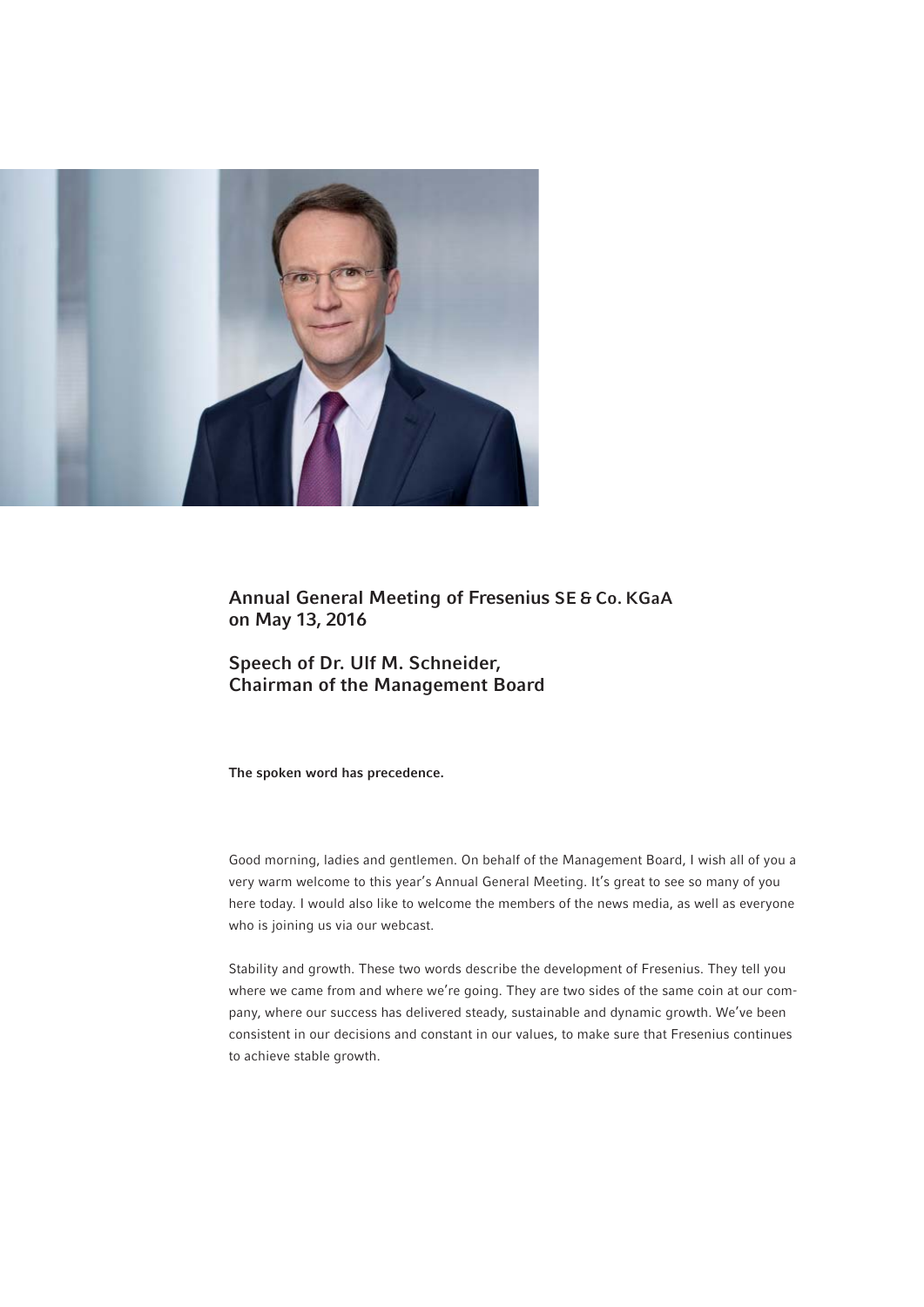### Another year of strong sales and earnings growth

This can be seen in our latest results. 2015 was another highly successful year for Fresenius. Sales rose by a very healthy 19 percent, to €27.6 billion. Our operating profit, or EBIT, almost reached €4 billion – an increase of 25 percent. And net income increased by 31 percent to € 1.4 billion.

We not only met all of our guidance targets in 2015, we also achieved our mid-term net income target of  $\epsilon$ 1.4 to  $\epsilon$ 1.5 billion. We had originally aimed to reach that goal by 2017 and got there two years early.

### 23rd consecutive dividend increase

Our proposed dividend reflects these strong financial results. As you know, our policy is to raise the dividend roughly in line with our earnings per share growth before special items. Accordingly, we are recommending a significant dividend increase of 25 percent, from 44 to 55 euro cents per share.

### 12th consecutive record year

Last year was truly outstanding, but long-term performance is even more important to us. 2015 marked our 12th consecutive year of record results and delivered our 23rd straight dividend increase. These achievements are further proof of stable growth at Fresenius over time.

#### Stability through quality

So let me explain how we are aiming for stability and growth at Fresenius.

It all begins with quality – quality is the single most important contributor to our company's stability. At Fresenius, quality is paramount because our patients' health depends on it. We put so much emphasis on quality leadership for our products and therapies because it benefits our patients. And this in turn strengthens our business over the long term.

Consider IV generics, which are injected intravenously – in other words, directly into the bloodstream. Their production is complex, and nothing is more important than maintaining purity. Fresenius Kabi is a leading provider of these products. In recent years, a number of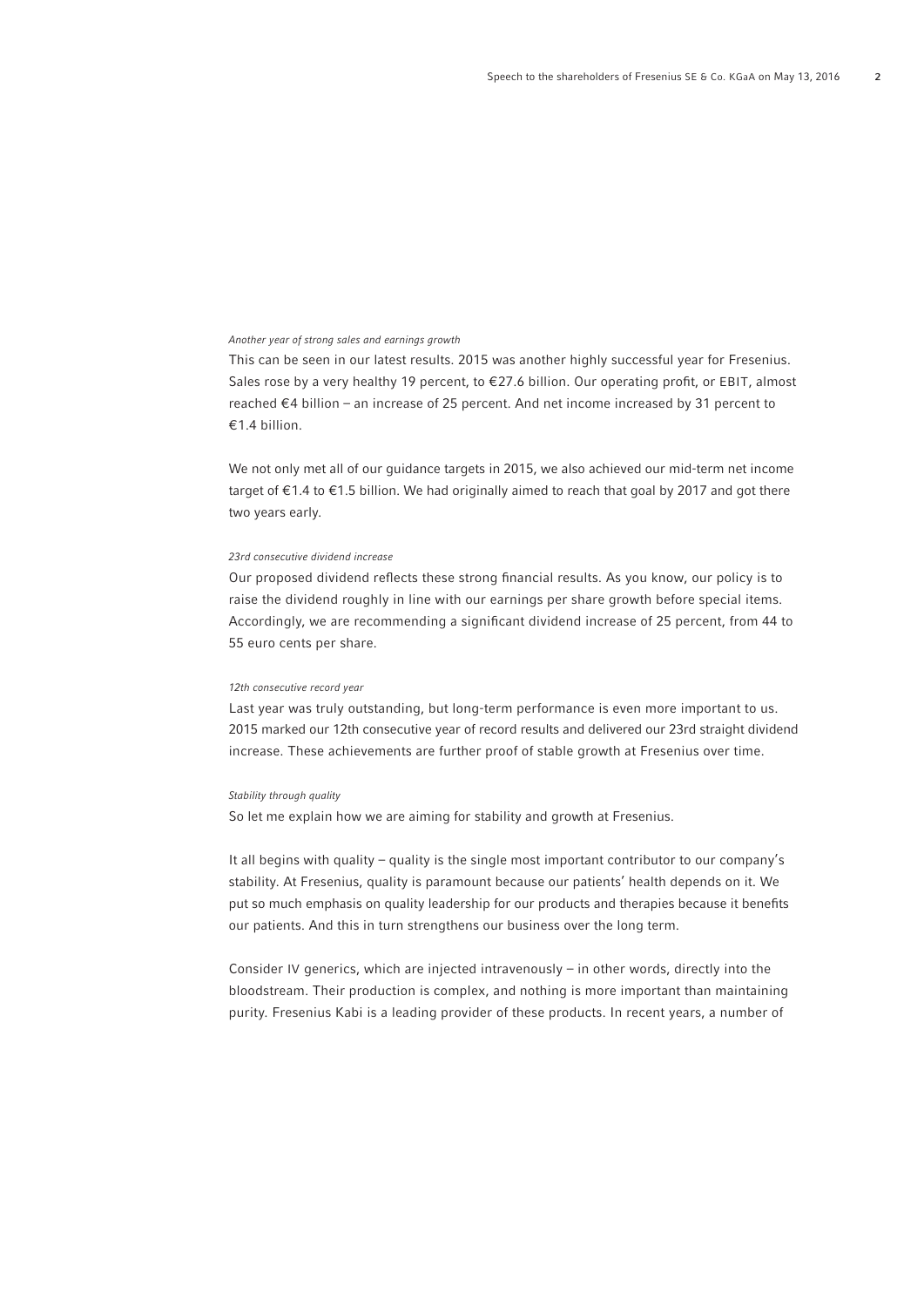competitors have struggled with quality problems that have prevented them from shipping their products. This has led to serious shortages of a number of drugs, including some very important ones. Thanks to the high quality of our production, Fresenius Kabi has maintained a reliable supply of IV generics. We have also made a major effort to increase production capacity. This has helped ease shortages and ensure continued supply to patients. It has also increased sales and market share for Fresenius Kabi, and demonstrated that we are a reliable healthcare partner. This example shows that quality translates directly into success for our company.

#### Stability through our decentralized structure

Another critical factor in our stable growth is the company's decentralized operating structure, which includes production facilities around the world. These plants serve local market needs, and our medical services, such as dialysis treatments from Fresenius Medical Care, are also provided locally. This structure ensures that costs and revenues are denominated in the same currency, making our business relatively immune to exchange rate fluctuations.

Our decentralized structure also means we take operating decisions close to the markets we are serving, not in a conference room at our headquarters in Germany. Our companies have deep roots in their individual markets and know them extremely well. This allows them to respond quickly to local needs. Fresenius is seen as a domestic company in many of our markets and that is a major advantage in a business as politically sensitive as healthcare.

## Stability through growing demand

The sustained worldwide increase in the demand for medical services also contributes to our stable growth. Developing and emerging market countries continue to have huge pent-up demand. As many of them work hard to expand their healthcare systems, the number of people with access to good medical care continues to grow. Demand is rising in the industrialized countries as well, driven by increasing life expectancies, growing health awareness and continued medical progress. Our company is in an excellent position to benefit from these major trends.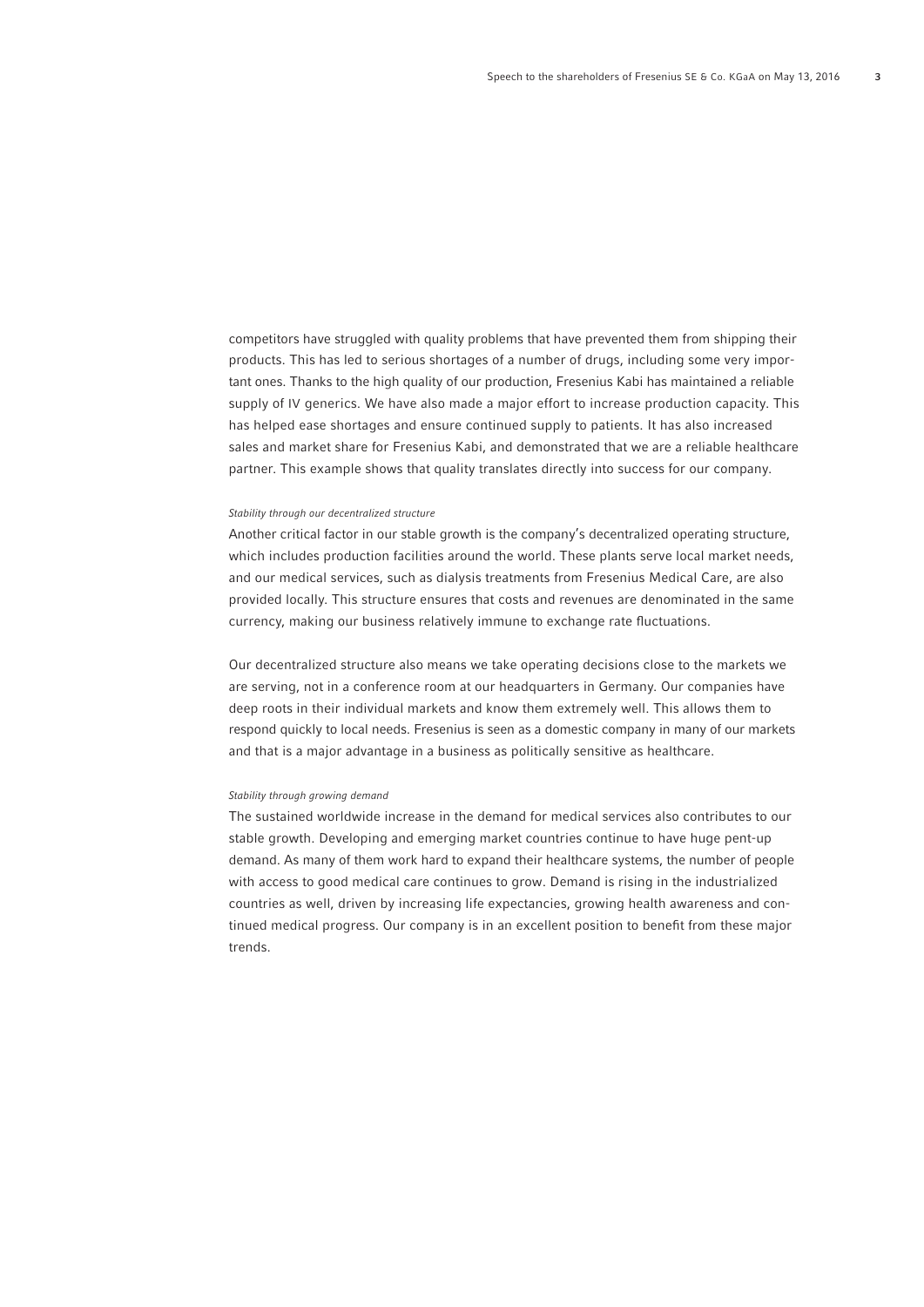## Stability through four strong business segments

Stability for Fresenius also comes from the improved distribution of earnings among our four business segments. For many years, our dialysis business was dominant; Fresenius Medical Care accounted for 60 percent of Group net income just a decade ago. Today, that share is 20 percent. Over the past 10 years, Fresenius Medical Care's growth has remained strong, and its net income more than doubled during that period. But, at the same time, we were able to grow our other three business segments even stronger, enabling us to benefit more fully from the various growth trends in healthcare worldwide.

I would now like to highlight some of our 2015 accomplishments.

### Fresenius Medical Care: Making dialysis accessible to millions of patients

At Fresenius Medical Care we continued to expand our Care Coordination business, which addresses medical needs connected with dialysis. The more we can harmonize these services, the better we can treat our patients. Our core business also continued to grow. We added 60 new facilities to the Fresenius Medical Care network, which now spans more than 3,400 clinics in almost 50 countries. Another priority is developing and bringing affordable, basic therapy to emerging market countries. The company opened a new research and development center in Shanghai last fall for this purpose. Our goal is to make dialysis accessible to millions of new patients.

### Fresenius Kabi: Improving production technology for higher quality

I referred earlier to Fresenius Kabi in connection with quality. We are working constantly to further improve our production processes. Last year, we opened one of the world's most modern filling lines for IV pharmaceuticals in the United States, using production technology developed over years with the help of Fresenius Kabi teams from around the world. We will roll out this technology to other plants, to ensure the highest quality and competitiveness of our IV drug manufacturing.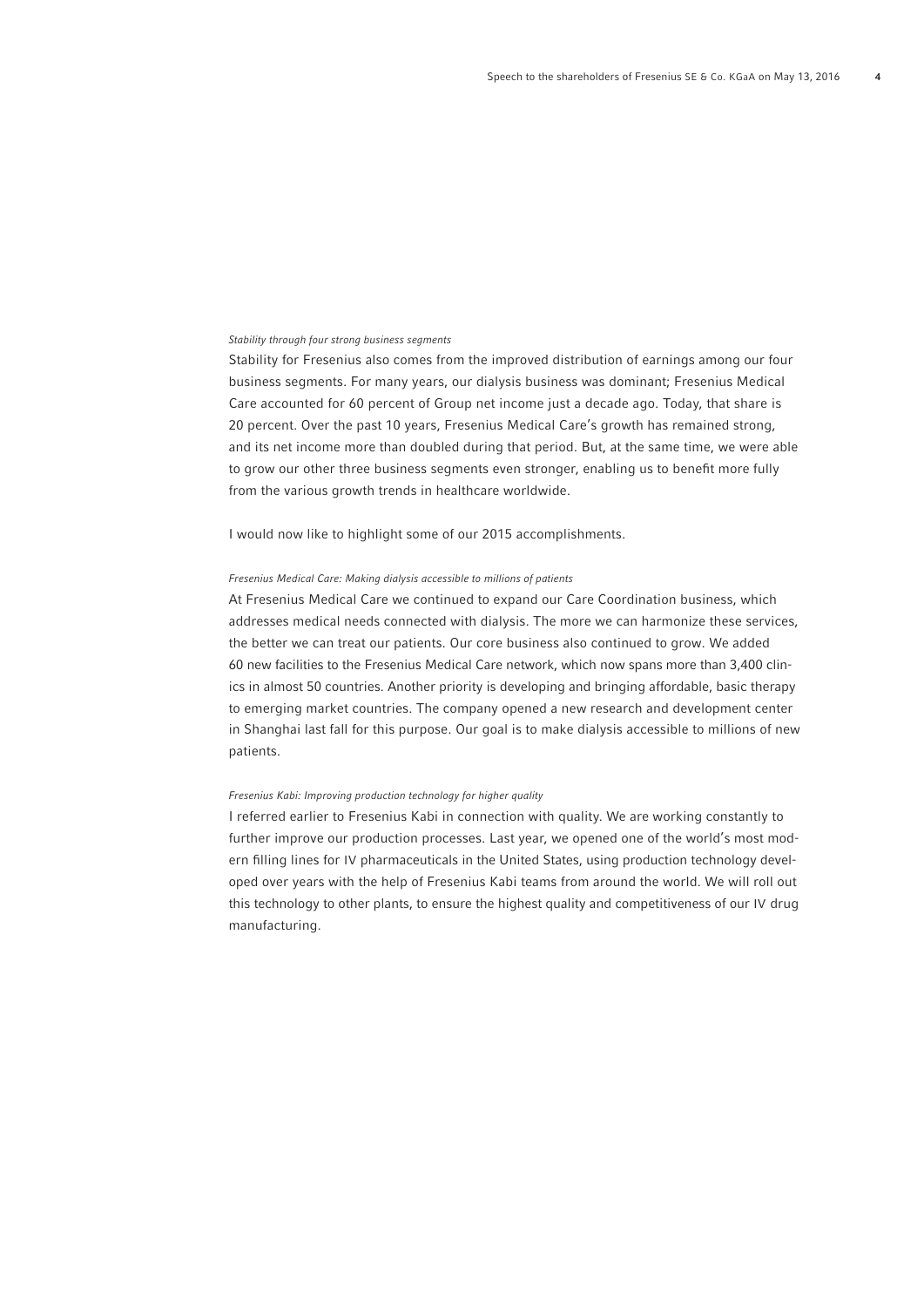## Fresenius Helios: Developing digital healthcare solutions

Fresenius Helios has successfully integrated the Rhön hospitals, and is now tackling an important trend for the future: the digitalization that is affecting all areas of the economy, including healthcare. We have established the new "helios.hub" platform to support start-ups and entrepreneurs in developing digital healthcare solutions that directly benefit patients, family members and physicians. "helios.hub" is the first platform of its kind in Germany and enables developers to consult directly with doctors and patients to assess and refine their applications. And with more than 110 hospitals across the country, the HELIOS network provides outstanding opportunities to pursue pilot projects.

### Fresenius Vamed: Linking the project and service businesses

Fresenius Vamed had a very successful year as well, setting new records for order intake and order backlog. We also continued to more closely link the project and service businesses: After planning and building a healthcare facility, we offer our clients to take over its technical operation. This has made an important contribution to VAMED's continued growth. Just five years ago the service business accounted for only a third of VAMED's sales. Today it accounts for half. Multi-year contracts are standard in the service business, which makes it less cyclical than the project business. This is another development that provides stability.

#### Strong and stable growth without major acquisitions

Last year's financial results proved that Fresenius can sustain strong and stable growth without making major acquisitions. I am often asked during interviews when we will make our next large acquisition, which is perhaps not surprising given the number of major deals in recent years. While these acquisitions substantially strengthened us in targeted areas, they were not our main growth driver. Over the last decade, large acquisitions accounted for just a third of our sales growth. Organic sales growth was key. Looking ahead, we will continue to seize good acquisition opportunities when we see them. However, organic sales growth will remain our priority.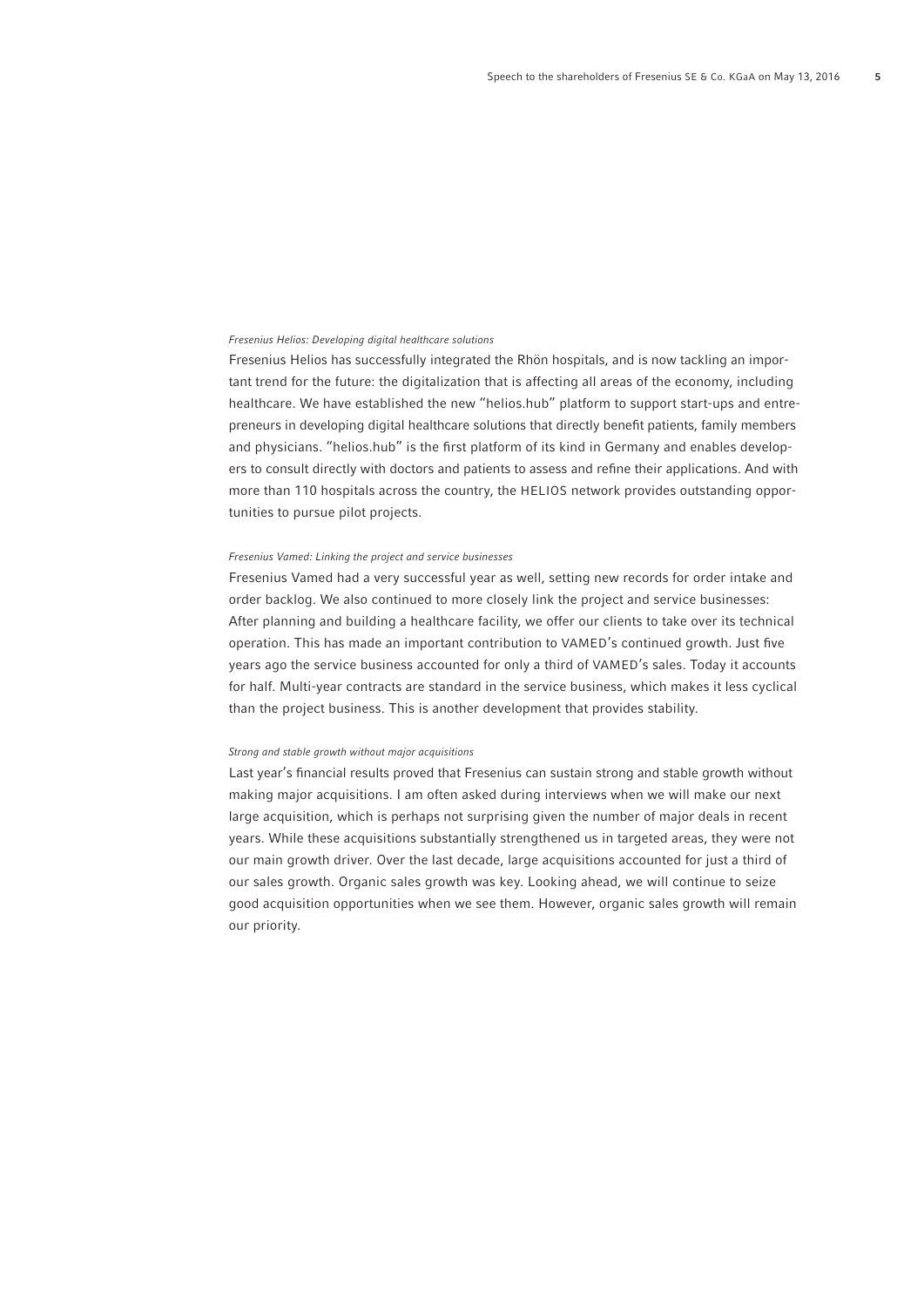# Fresenius outperforms DAX index

Stable growth is also a fitting description for our recent share price development. While Germany's benchmark DAX index rose 10 percent last year, our share price grew by 53 percent. Including the dividend, total shareholder return for the year was 54 percent.

In September, we were included in the EURO STOXX 50, which tracks 50 of the largest publicly traded companies in the Eurozone. It is regarded as Europe's leading stock market index. Fresenius is now part of it.

### A steadily growing Fresenius workforce

Our workforce increased by 6,000 employees last year. More than 220,000 women and men now work for Fresenius, in over 100 countries. On behalf of the entire Management Board, I want to express our sincere thanks and appreciation for their enormous efforts and commitment.

This brings me to another important factor in our stability – personal continuity. Today we will hold our Supervisory Board election. Two new candidates are standing for election by our shareholders, and three new directors have been named as employee representatives. The composition of our Supervisory Board will therefore change substantially. Continuity at the head of the Supervisory Board will assure stability. Dr. Gerd Krick has been nominated for another term as Chairman of our Supervisory Board. Dr. Krick has chaired our Supervisory Board since 2003, and for almost 11 years before that he served as Chief Executive Officer of this company. More than anyone else, Dr. Gerd Krick embodies our DNA. My colleagues on the Management Board and I strongly support his re-election.

#### 2016: An outstanding start to the new business year

Ladies and gentlemen, all indications point to our continued, stable growth. The new business year is off to an outstanding start. Sales reached €6.9 billion in the first quarter, rising 7 percent. EBIT was € 959 million, an increase of 13 percent. And at € 362 million, our net income was 24 percent higher. Based on these financial results, we are confirming our guidance.